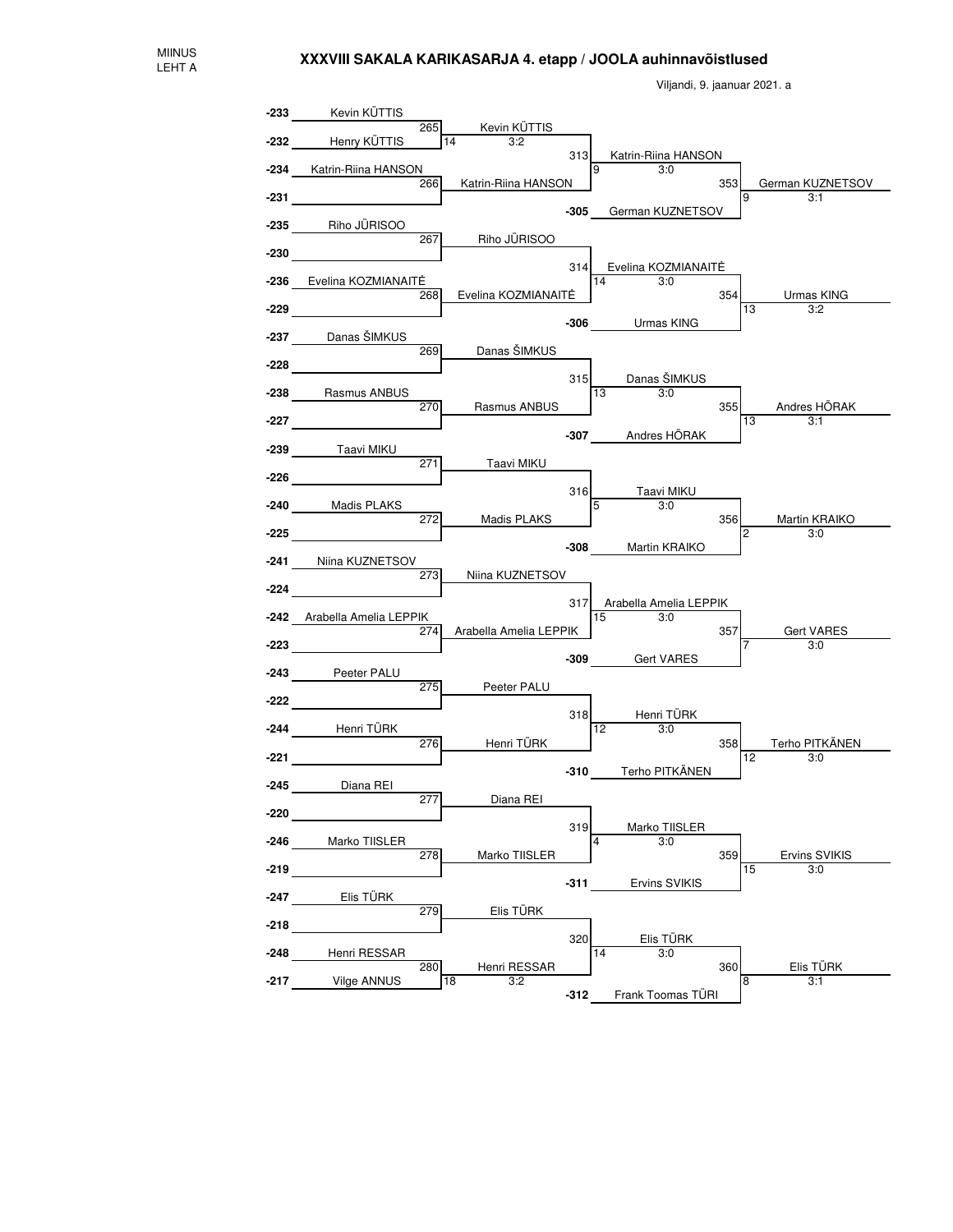

MIINUS LEHT B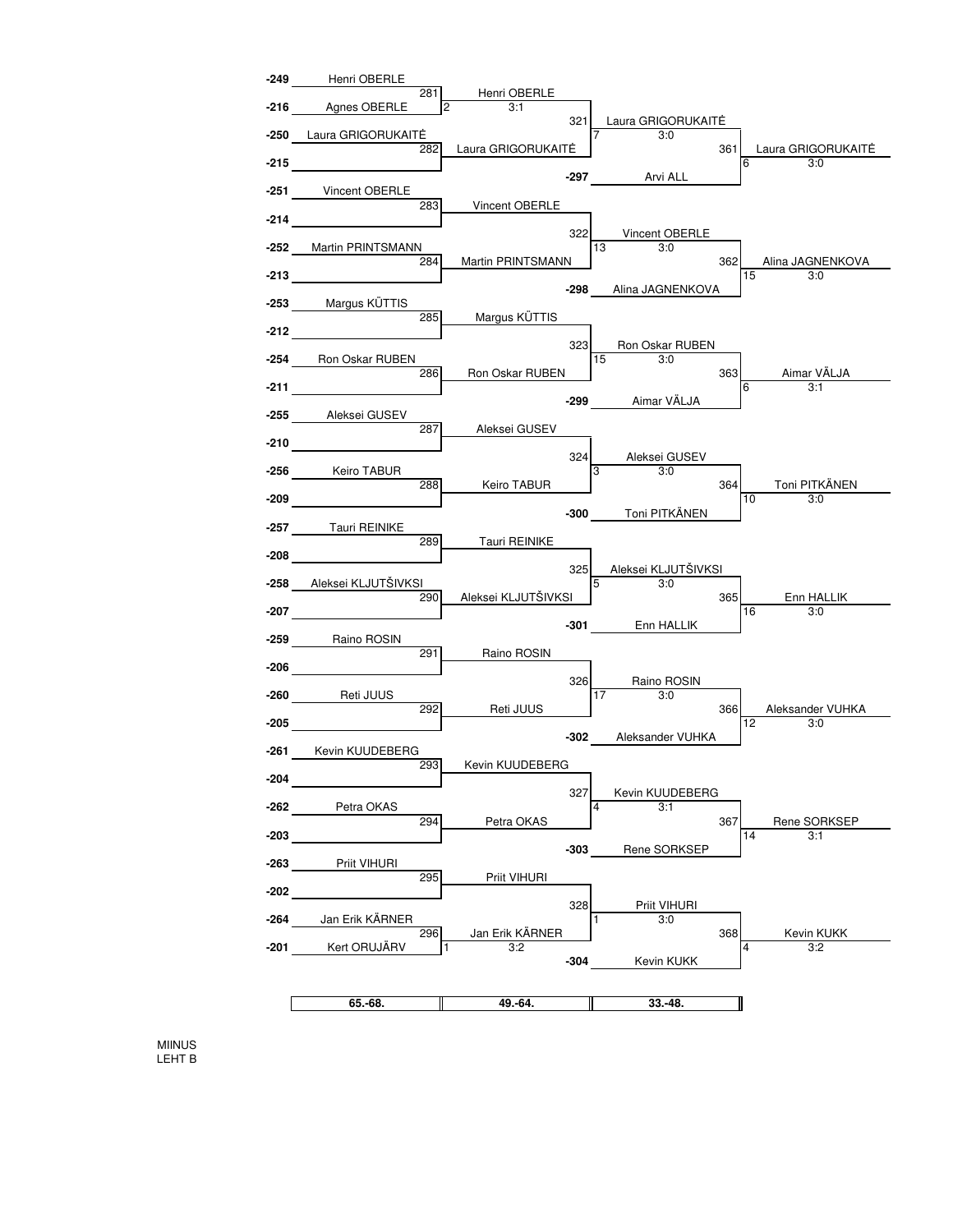